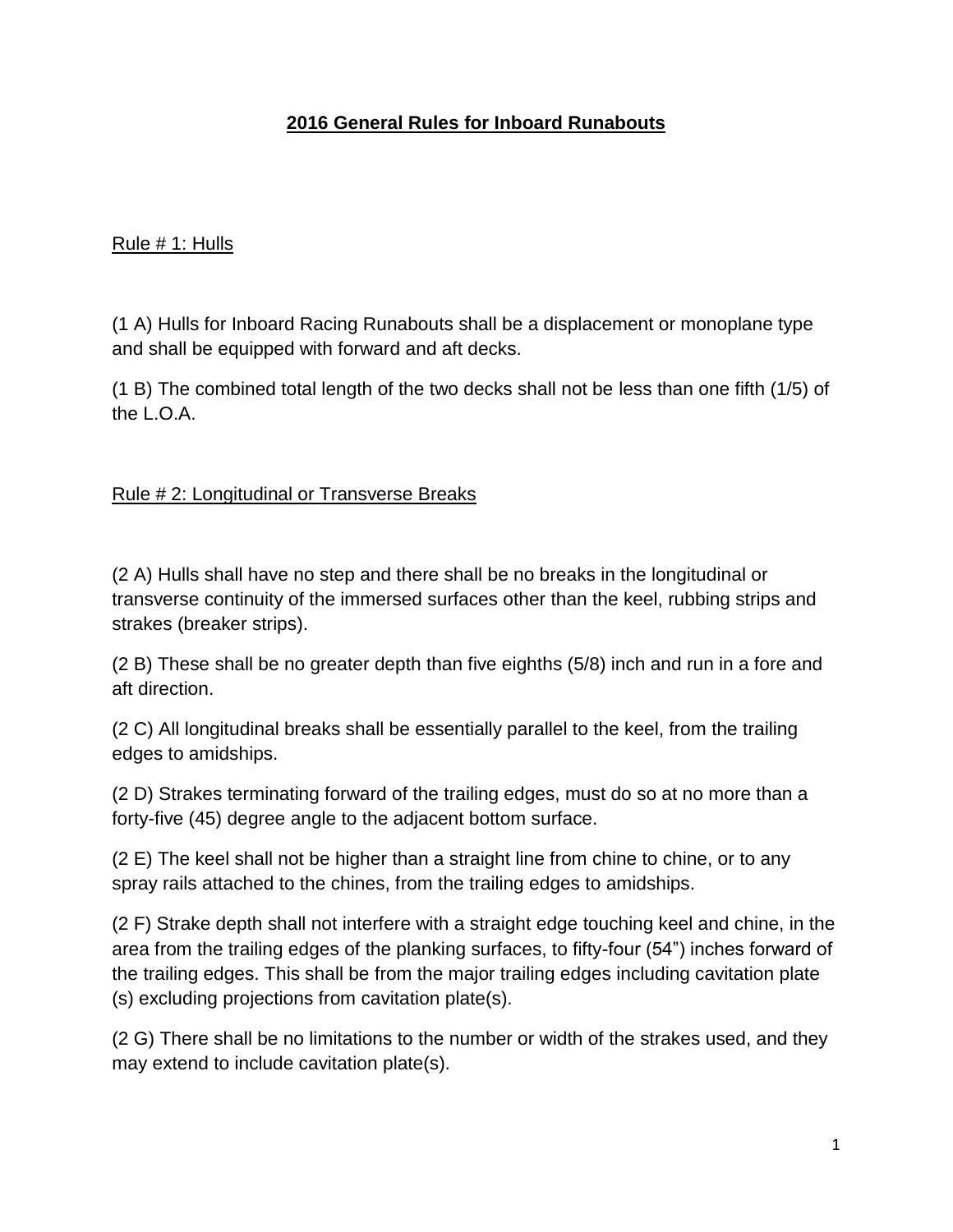(2 H) There shall be allowed a one eighth (1/8") inch break or step in the transverse direction for the purpose of attaching hardware, such as fins, water pick-up, turning fins, strut etc. to the bottom of the hull.

### Rule # 3 Flat Keels

(3 A) Hulls may have a flat keel area on both sides of the centerline.

(3 B) The outer edges of the flat keel areas shall be essentially parallel to the centerline of the hull, in the area from the transom to fifty-four (54") inches forward of the transom.

(3 C) In this flat keel area, concavity (hollow) shall not exceed one-eighth (1/8") inch per foot, as measured from a straight edge, running parallel to the transom, in the area from the trailing edges of planning surfaces, to fifty-four (54") inches forward of the trailing edges. This shall be from the major trailing edges including cavitation plate(s) excluding projections from cavitation plate(s).

### Rule 4 Concavity

(4 A) Hulls shall have no more than five-eighths (5/8") concavity (hollow) from keel to chine, from trailing edges to amidships.

(4 B) Measurements shall be taken from a straight edge placed from keel to right and left chines, or the lower edge of the spray rails attached to the chines.

(4 C) Any portion of the bottom width that exceeds five-eighths (5/8") inch concavity (hollow) shall be declared illegal.

### Rule 5 Cavitation Plates

(5 A) Hulls may be equipped with cavitation plate(s).

(5 B) Cavitation plate(s) may be adjusted while boat is in motion.

(5 C) Cavitation plate(s) shall conform with all measurements required of hull at a given handle or foot control setting.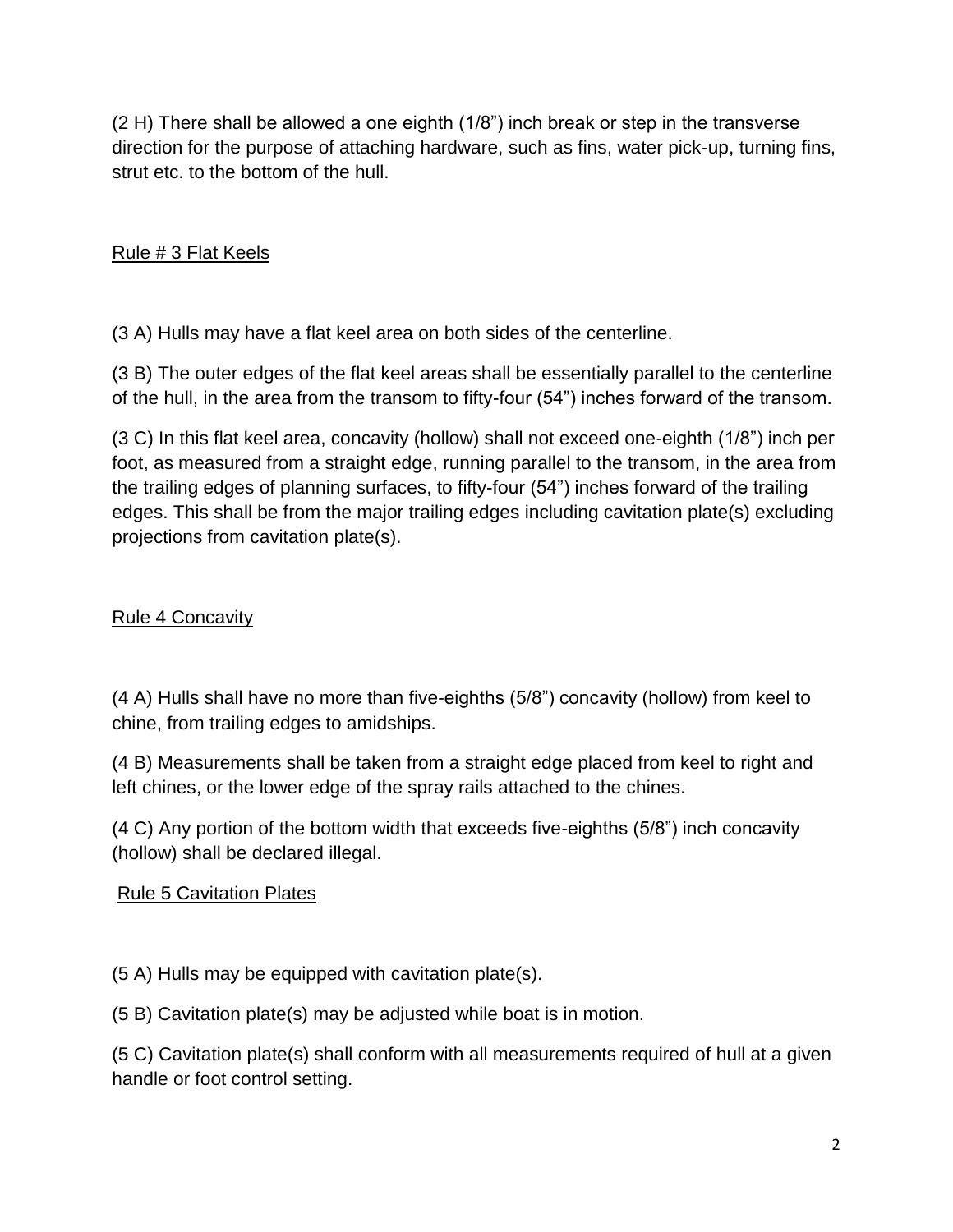(5 D) At the point at which the cavitation plate(s) attach to the hull, there shall be a maximum recess of one-eighth (1/8") inch allowed between the bottom surface of the cavitation plate(s) and the bottom of the hull.

(5 E) For the purpose of definition and measurement of the above rules, the following shall apply.

(5 F) Strakes, breaker strips, spray rails and rubbing strips are considered the same.

(5 G) The keel is the fore and aft centerline of the hull bottom.

(5 H) Immersed surfaces are those taken with crew and fuel on board while at rest in water.

(5 I) The term trailing edges shall include cavitation plate(s).

(5 J) Surfaces required to be parallel to centerline shall not vary more than one (1") inch per foot.

(5 K) It shall be allowable to add aluminum, wood or fiberglass to the hull to bring hull into rule requirements.

(5 L) Skid and turning fins, struts and blast plates located between the strut and leading edge of the cavitation plate(s), shall not be included in any measurement nor are they considered at present under the rules.

(5 M) For the purpose of inspection, it shall be the owner's responsibility to provide a sling or similar device, which will safely lifting boat from trailer by crane or other lifting apparatus.

(5 N) A technical manual concerning inspection and measurement of the racing runabout rules will be available from the hull committee or the IRC at the handling fee of five dollars (\$5.00). Any changes in the technical which would alter any measurements or requirements of these rules shall be approved by the owners involved.

(5 O) No person under sixteen (16) years of age shall be allowed to race as a member of crew.

(5 P) When any engine or hull is the subject of protest or questioned as to compliance with these rules, the Inboard Racing Commission of C.B.F. may order a special inspection, or at its discretion require the owner to file such drawings as are necessary to show the protested or questioned condition. The report of the inspectors or the drawings shall be submitted to the proper inspectors or the drawings shall be submitted to the proper Runabout Technical Committee for analysis and opinion. If the hull is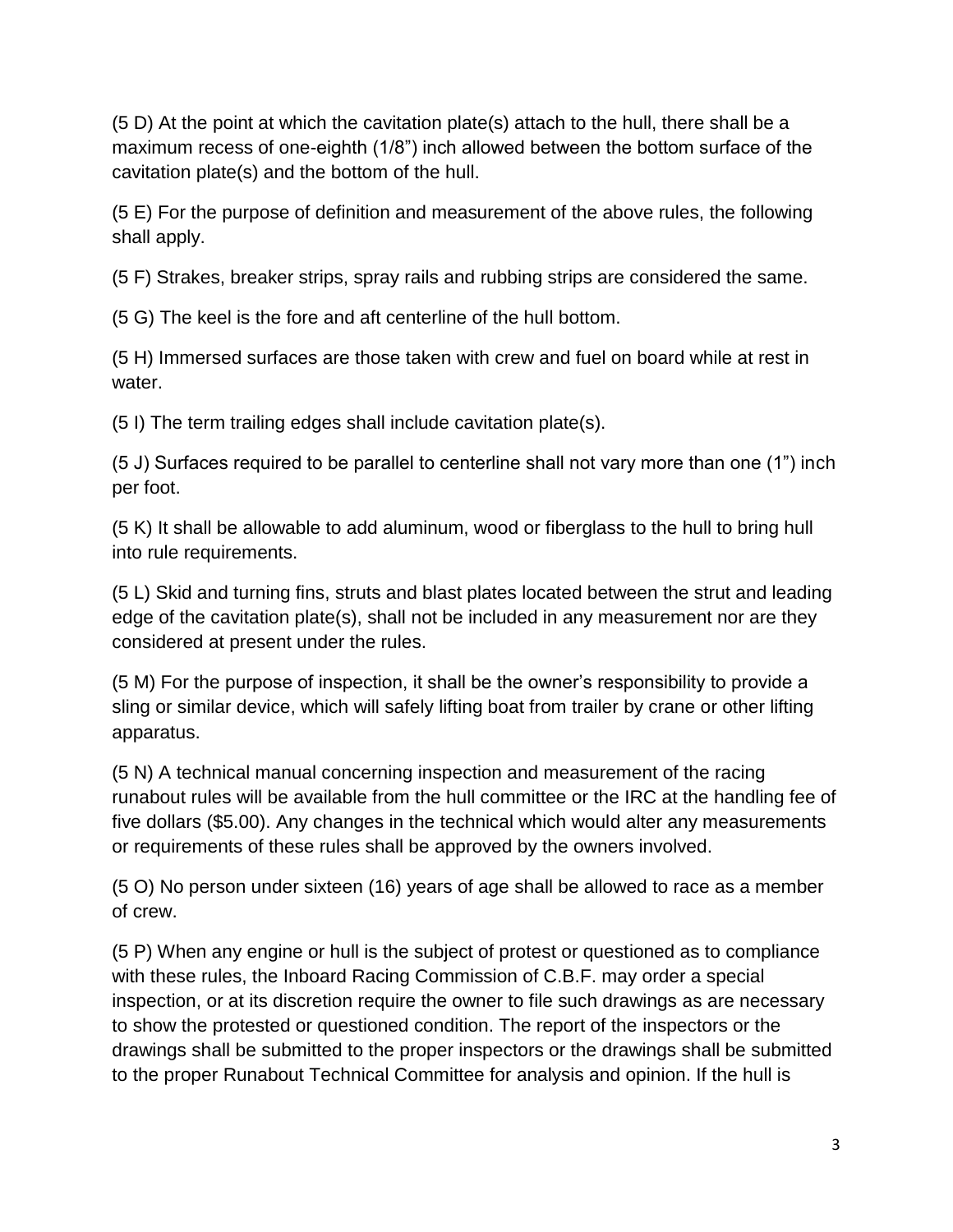deemed to violate the provisions of the rules in letter or spirit, or if the owner should not provide the required information, the boat may be barred from racing.

# Can Am Runabout Class

# Rule 1 General

(1 A) The class will conform to all CBF General Racing Rules. CBF Inboard Racing Rules, CBF Inboard Runabout Racing Rules and CBF Inboard Safety Rules, unless otherwise specified.

# Rule 2 Letters and Numbers

(2 A) The boats shall display the words "Can Am", followed by a registration number assigned by CBF. Strongly contrasting colors must be used. Roundel background is optional.

# Rule 3 Hull Dimensions

- (3 A) Minimum L.O.A. Sixteen (16') feet.
- (3 B) Minimum B.O.A. seventy-two (72") inches'

(3 C) Hull must be a flat bottom boat in design and conform to the specifications set out in the General Rules for Inboard Runabout.

(3 D) Adjustable plates mounted at the rear of the hull will be allowed and can be adjusted while the boat is in motion. Stops shall be provided to limit both the up and down movement.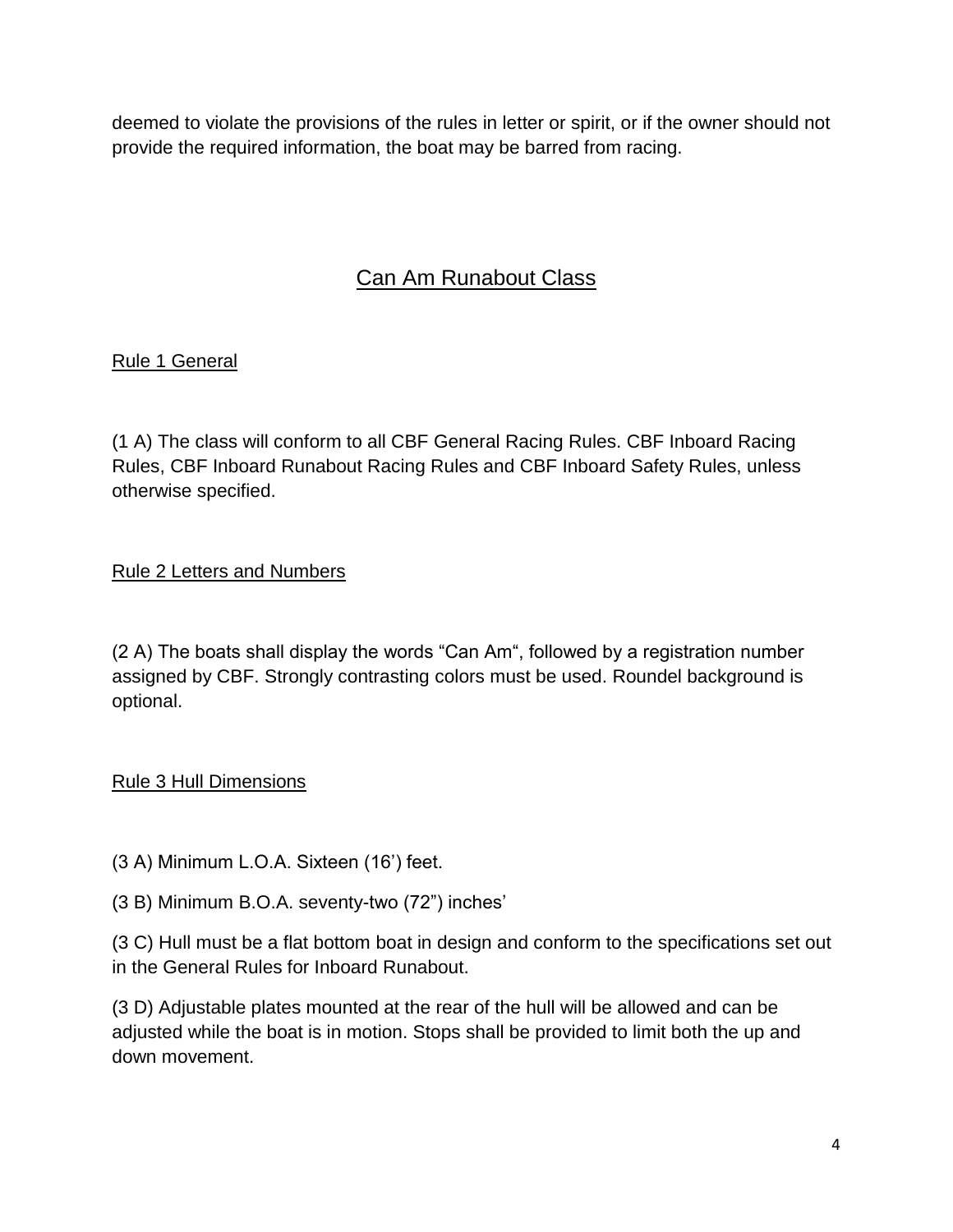(3 E) It shall be compulsory to have at least two (2) guards around the drive shaft (torque tubes) plus a 180 degree scatter shield over the top of the forward u-joint ( minimum thickness one quarter (1/4") inch aluminum or one eighth (1/8") inch steel.

(3 F) Engine must be mounted rear of amidships and drive forward through a Vee drive.

# Rule 4 Engine Specifications

(4 A) Single engine, American Automotive.

(4 B) Cubic inches restricted to a maximum five hundred (500) C.I. and a two (2) valve maximum per cylinder, no four (4) valve heads as per January 1993.

(4 C) Unlimited carburation or fuel injection.

(4 D) Must be normally aspirated. No superchargers, turbo chargers or blowers of any type.

- (4 E) All internal and external modifications permitted.
- (4 F) All ignition systems permitted.
- (4 G) Aftermarket aluminum parts and blocks permitted.
- (4 H) The only fuels allowed are alcohol and gasoline.
- (4 I) Nitrous oxide not permitted.

### Rule 5 Engine Changing

(5 A) Engine changes between heats permitted

### Rule 6 Conduct of Race

(6 A) Recommended format for each race day is two (2) heats of four (4) laps over a one and one quarter  $(1 \frac{1}{4})$  course. One  $(1)$  hour must be allowed between heats, where the same boats compete.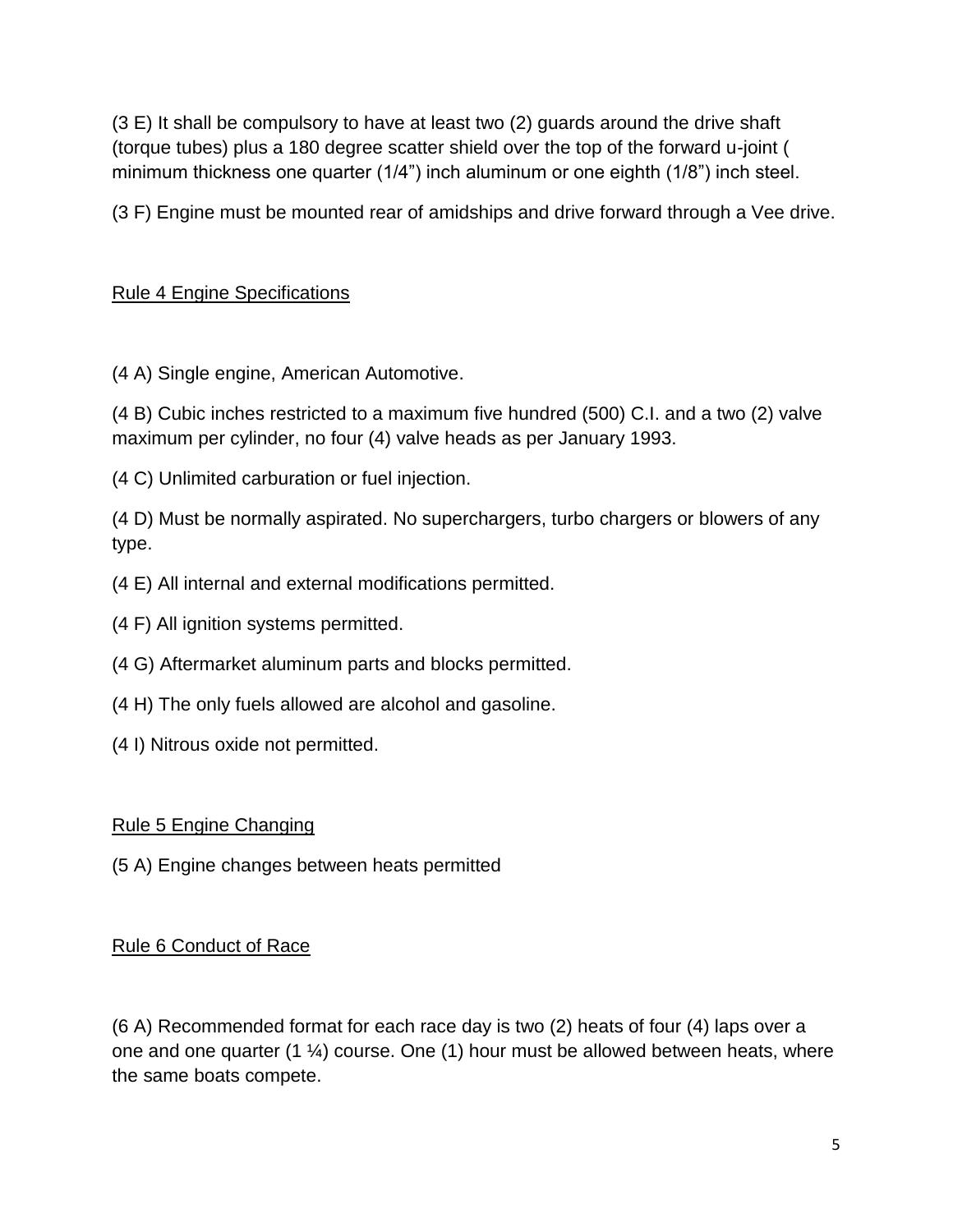(6 B) Maximum number of boats in a heat will be ten (10).

(6 C) Referees discretion shall be used at each race course.

(6 D) When eliminations are necessary, four (4) lap heats shall be run per qualifying group.

(6 E) Each qualifying group will be divided equally from a draw.

(6 F) CBF standard points will be used to qualify a boat for the final.

(6 G) Single points will be awarded based on overall position of the day.

(6 H) Boats must finish their heat to be awarded points.

(6 I) In the event of a tie, the position will be awarded to the boat with the least elapsed time for the both heats.

(6 J) A one (1) minute penalty will be added to their time for boats beating the gun at the start of the race.

(6 L) All boat owners and/or operators competing in a Can AM event must be members of the Can Am Sprint Boat Association.

(6 M) Annual membership fee is fifty (50) dollars Canadian to meet promotional and administration expenses of the association.

(6 N) Can Am Sprint Boat points will be awarded by CBF for each regatta.

(6 O) National and Hi-Point Awards will be presented at the National Convention to the CBF members only/

(6 P) Can Am will appoint its own driver representative at each regatta.

(6 Q) In single event weekends, Can Am will require two (2) rounds of qualifying heats.

(6 R) Can Am boats who finish in the top three (3) positions of a weekend regatta will be checked for proper C.I.

(6 S) Five thousand (5000) dollar minimum prize money shall be minimum prize money paid out for 2 days of racing.

(6 T) For the Can Am class, the use of forty-five (45) seconds at the mid-course buoy as a start procedure/